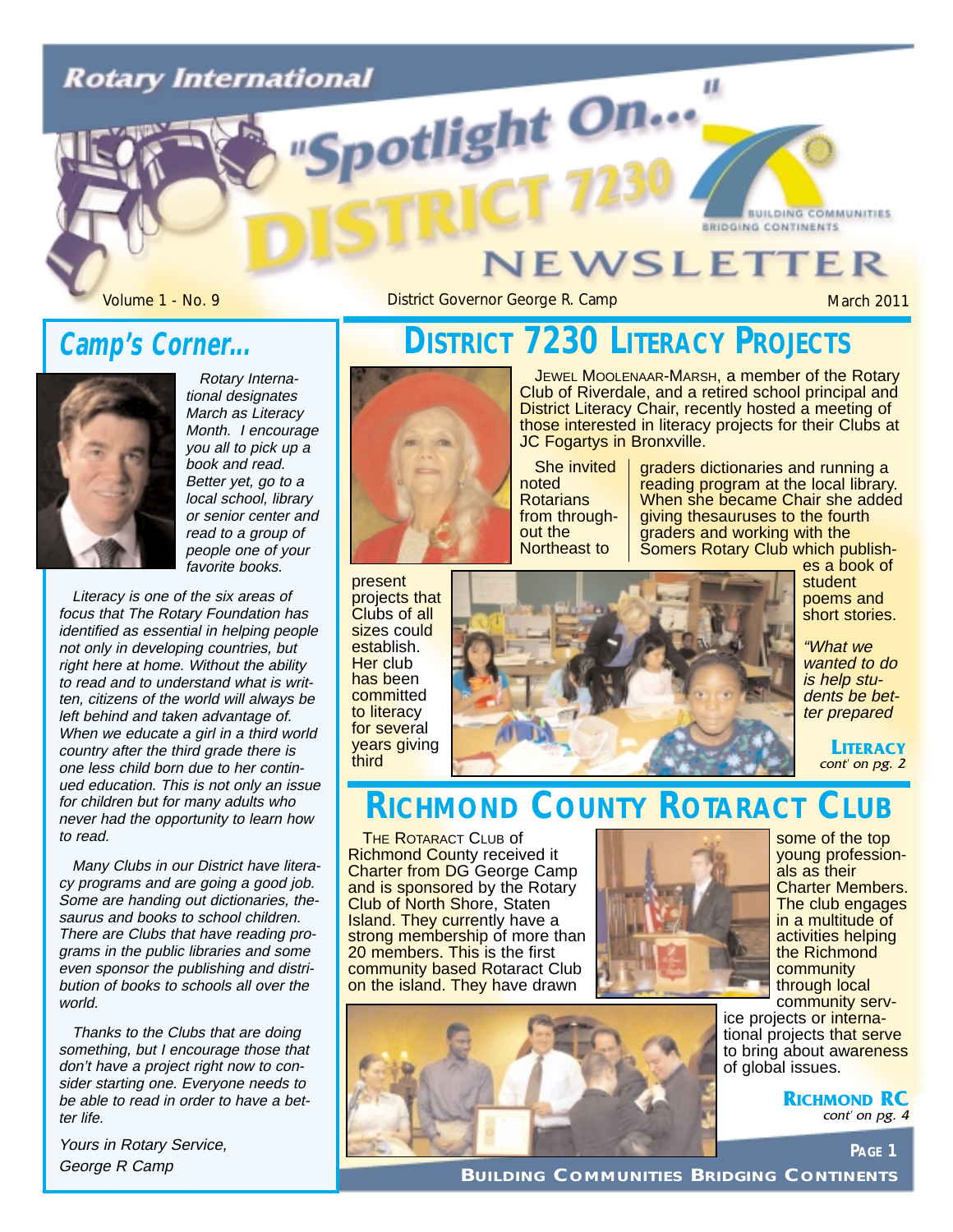#### **LITERACY** cont' from pg. 1

to pass their state exams in literacy. We also wanted to stimulate and recognize the great works of these students. The books are published and sold to support the program and to encourage more students to get involved."

Several other clubs in District 7230 support literacy projects, we encourage more Clubs to participate and to band together to adopt a school, with the help of The Rotary Foundation Matching Grant program, that initial investment for their projects. "That's truly magic money," she says. Jewel offers these tips for



creating a successful literacy project:

**1.** Develop a relationship with the community or facility where your project will be. Don't rush ahead with implementing a program without looking at

long term plan. Make sure that all club members understand and are enthusiastic about it.

**2.** Apply for grant money from The Rotary Foundation or the District. The multiplication factor reinforces the power of your program in the minds of recipients and allows you to accomplish more.

**3.** Tap into your club and community resources, including teachers and those with a passion for literacy. You don't

have to have education credentials, but it helps to have experts involved in your project, even if they aren't Rotarians. It's a good membership recruiting tool, too.



# **NEWLY CHARTERED MERCY COLLEGE ROTARACT CLUB**

**MERCY COLLEGE** has officially received the charter from Rotary Interna-

Savage, and the executive board, Guelmine Pierre, Dawn Henderson, Jasmine Hamlet, Suenni Devers and Matthew Lento took their oath for their respective offices.

tional to function as the Rotaract Club of Mercy College. The charter night was held on March 8, 2011 in the Rotunda of Mercy College. During this event the club president, Tyeasha

**PAGE 2**



International "Spotlight On... NEWSLETTER ROTARY DISTRICT 7230 NEWSLETTER **MARCH 2011** DISTRICT GOVERNOR GEORGE R. CAMP ROTARY INTERNATIONAL PRESIDENT RAY KLINGINSMITH **DISTRICT SECRETARY** JOSEPH F. CLARK **Hmmm** PUBLISHER - ROTARIAN HEDY M. MARIN-MANZKE

Andrew Person, **Executive** Director of Institutional Effectiveness, commended the charter members on the impact they have and will continue to make on Mercy College and its surrounding community.

Club president, Ms. Savage encouraged the club to remain steadfast in the service of others and to work to expand the club's membership. The students were also delighted to hear from the Rotarians. Tom Minozzi, Quad Village Rotary Club

President, and Past President Tim Allport, Rotaract Liaison, both of the sponsoring club, gave motivating remarks. George Camp, District Governor of Rotary District 7230, and Thomas Rudy, Chairman of the



Rotaract Committee also delivered encouraging words.

This was truly a great year for Rotaract Club of Mercy College; it marked the beginning of a wonderful partnership with the Quad Village Club and Rotary international as a whole. The selfless service of these students has and will continue to impact and inspire many people; simultaneously helping each student grow as an individual.



rotary7230hedy@earthlink.net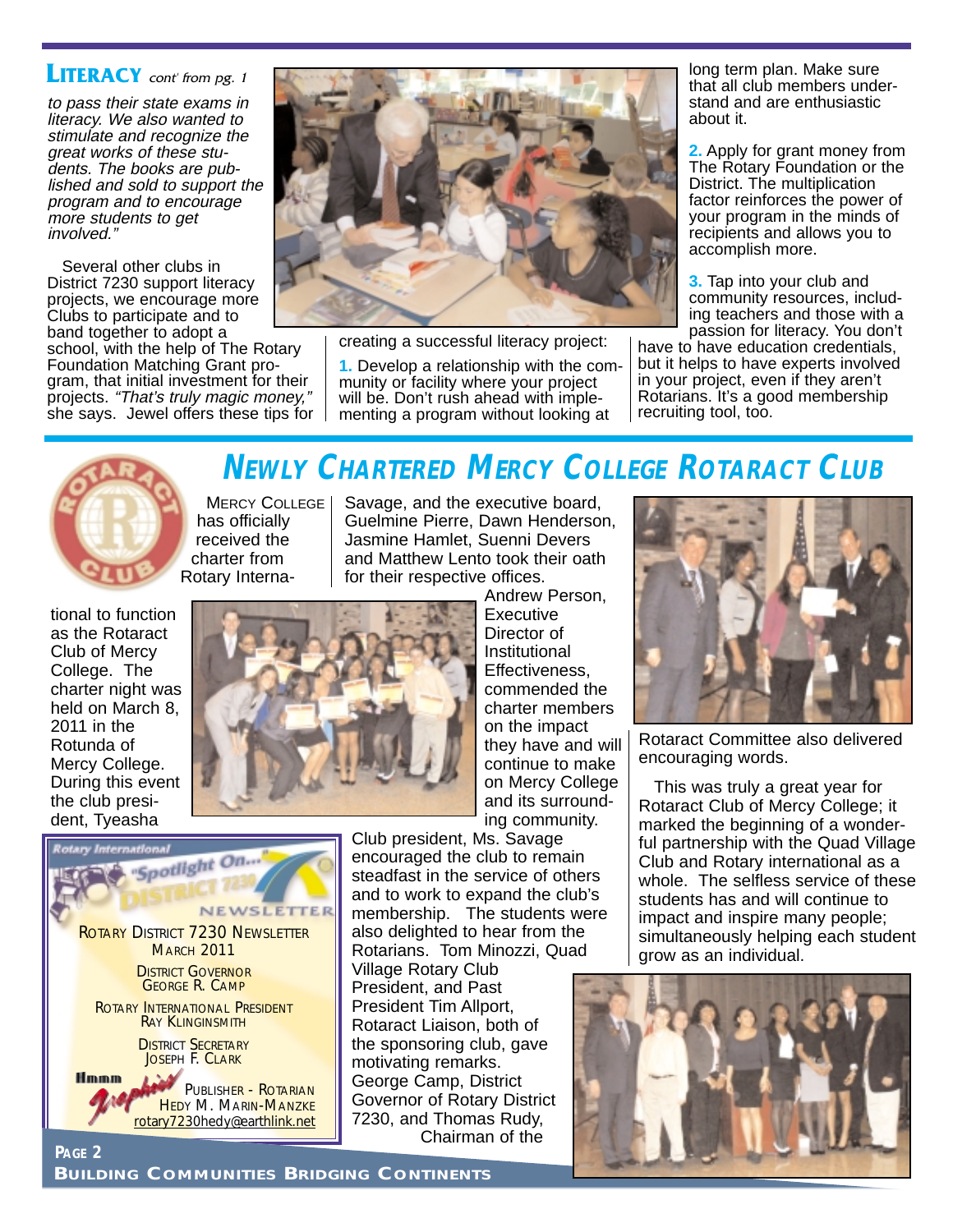### **RIVERDALE ROTARY CLUB SPONSORS RUSSIAN DELEGATION**



THE ROTARY CLUB OF RIVERDALE IN conjunction with the Library of Congress hosted visiting local elected officials and administrative offices from Russia: Pavel Aleksandrovich Voronichev, Mikhail Borisovich Galakhov, Andrey Ivanovich Golikov,



Pavel Mikhaylovich Stetsko, Yevgeniy Yuryevich Yumashev, Yelena Sergeyevna Potapova.

The goal: to enhance understanding and capabilities for cooperation between the United States and Russia. The leaders have gained significant, firsthand exposure to America's democratic government and our free market system.

It was very educational for our politicians to hear the Russian concerns, issues and ways of doing things in Russia. Each

were amazed that they faced the same problems we do with their constituents. They have the same party problems, the same voting issues and the same budget restraints.

Each visit was promoted on the web and other forms of media. Many photos appeared of the team with the local politicians. The teams were presented gifts, proclamations and citations from both the local, state and federal levels.

It was an excellent opportunity for the local Rotary Clubs to show off what types of international projects they are involved in and to see how they may be able to work on projects in Russia. They had a great time visiting two of our clubs, Bedford-Armonk and Cortlandt Manor. It gave not only our members an opportunity to learn what people from Russia are really like, but





**MOORE CATHOLIC HIGH SCHOOL INTERACT CLUB**

also gave the Russians the opportunity to see what Americans are really like. The Russians said they now know that not all Americans are John Wayne or Rambo. The Americans found out that not all Russians are mass quantity vodka drinkers. Both found out that they were alike.



PAUL CARUSO III is the founding President of the Moore Catholic High School Interact Club sponsored by

the North Shore Rotary Club, Staten Island. He was joined by the newly elected officers and members at the Charter Ceremonies.

The Charter was presented by DG George Camp at the North Shore

Rotary Club meeting where over 80 people attended to encourage the new Club members. "These kids are the New Generation of Rotarians that will help us grow and set the tone for the future," stated DG George.

The Club received proclamations from local,

state and federal officials congratulating and encouraging them in their efforts to serve others. It was noted that they have already participated



**PAGE 3**

in several projects within the community and has helped their sponsoring Rotary Club with their projects.

Based on the enthusiasm shown by the members of the club, we know that there are great things to come from this group of highly motivated

**MOORE INTERACT** cont' on pg. 4